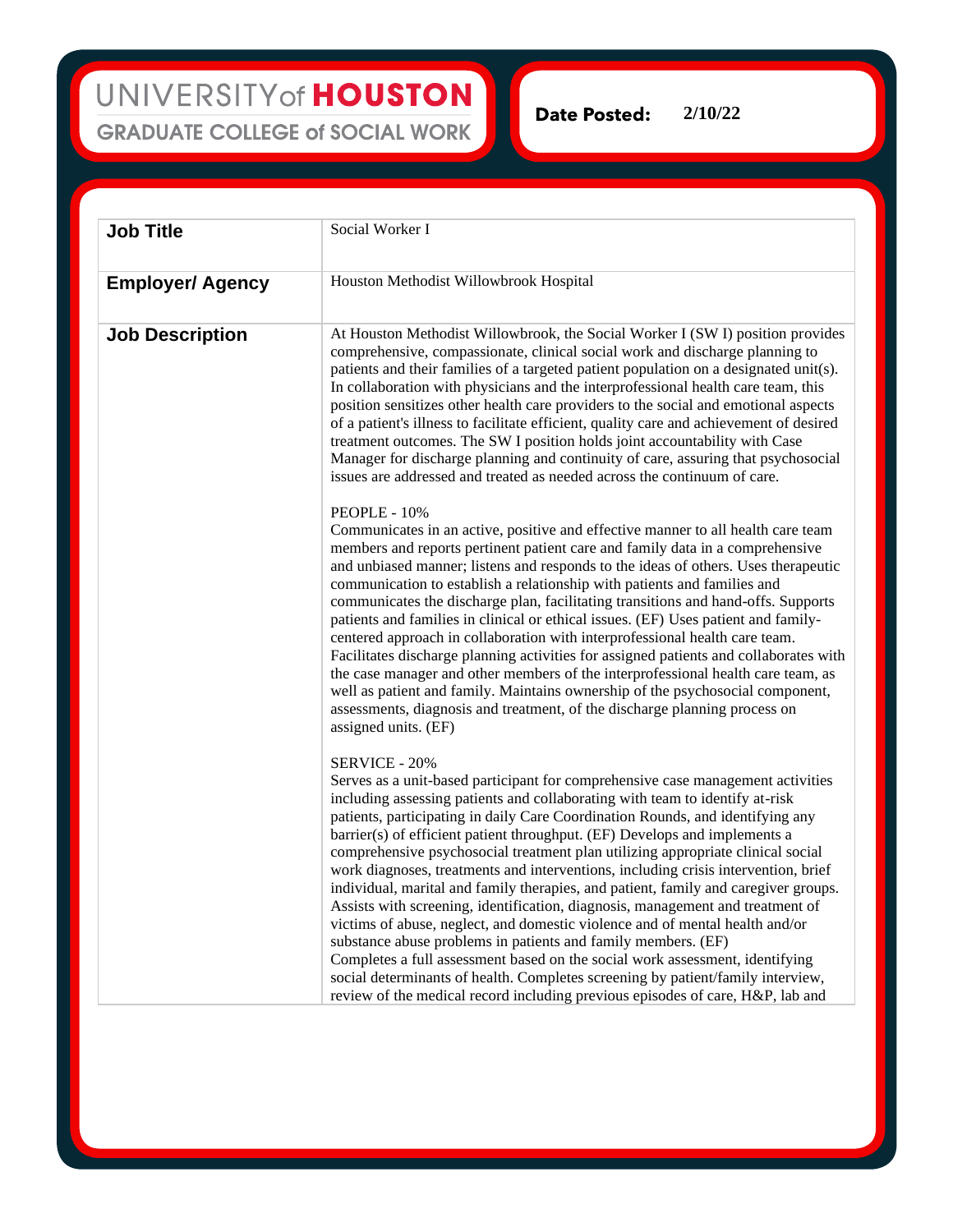|                       | other test results/findings, plan of care, physician orders, nursing and progress<br>notes. Uses clinical knowledge and screening tools to identify need for case<br>management and/or social work intervention. (EF)<br>Establishes mutual educational goals with patient and family, provides appropriate<br>resources, incorporating planning for care after discharge. (EF)<br>Uses knowledge of levels of care, working with patient and family, to ensure<br>discharge disposition is to the appropriate level and facilitates transfers. Provides<br>brief, goal-directed counseling services to assist patients/families to cope more<br>effectively with the transition. (EF)                                                                                                                                                                                                                                                                                                                                                                                                         |
|-----------------------|------------------------------------------------------------------------------------------------------------------------------------------------------------------------------------------------------------------------------------------------------------------------------------------------------------------------------------------------------------------------------------------------------------------------------------------------------------------------------------------------------------------------------------------------------------------------------------------------------------------------------------------------------------------------------------------------------------------------------------------------------------------------------------------------------------------------------------------------------------------------------------------------------------------------------------------------------------------------------------------------------------------------------------------------------------------------------------------------|
|                       | QUALITY/SAFETY - 30 %<br>Modifies care based on continuous evaluation of the patient's condition, using<br>problem-solving and critical thinking, and makes decisions using evidence-based<br>analytical approach. Documentation reflects completed patient<br>screening/assessment and reassessment upon admission and concurrently, as<br>needed. Considers variables that impact treatment plans including diagnosis of<br>emotional, social, and environmental strengths and problems related to their<br>illness, treatment and/or life situation. (EF)<br>Continuously reviews the patient for opportunities for care facilitation and needs<br>for discharge planning. Works with case manager for routine discharge and<br>anticipates/prevents and manages/elevates emergent situations with specific focus<br>given to discharge plan and elimination of psychosocial barriers. (EF)<br>Collaborates with staff from the interprofessional health care team concerning<br>safety data to improve outcomes and the safe transition of care through effective<br>patient handoffs (EF) |
|                       | FINANCE - 25%<br>Completes timely and thorough assessment on all unfunded patients to identify<br>community resources required for effective transition and able to utilize<br>alternative resources to fill gaps in established community resources. (EF)<br>Establishes an effective community resource knowledge base and the<br>judgment/ability to effectively select and coordinate available resources, including<br>referrals to regulatory agencies, i.e. CPS/APS. (EF)<br>Provides timely, effiicient pertinent patient information to healthcare team when<br>coordination with significant or intensive resources is necessary for effective<br>discharge planning outcomes and decreased length of stay. (EF)                                                                                                                                                                                                                                                                                                                                                                     |
|                       | <b>GROWTH/INNOVATION - 15%</b><br>Provides education to unit-based physicians, nurses, and other healthcare<br>providers on community resources and psychosocial impact on care needs. (EF)<br>Identifies areas for improvement based on understanding of evidence-based<br>practice literature. Assists in evidence-based practice/performance improvement<br>projects based on observations by offering solutions and participating in unit<br>projects and activities. (EF)                                                                                                                                                                                                                                                                                                                                                                                                                                                                                                                                                                                                                 |
| <b>Qualifications</b> | EDUCATION REQUIREMENTS<br>Master Degree in Social Work<br><b>EXPERIENCE REQUIREMENTS</b><br>0 years of experience<br>New graduate with hospital internship preferred<br>One year hospital social work experience preferred                                                                                                                                                                                                                                                                                                                                                                                                                                                                                                                                                                                                                                                                                                                                                                                                                                                                     |

## UNIVERSITY of HOUSTON

**GRADUATE COLLEGE of SOCIAL WORK**